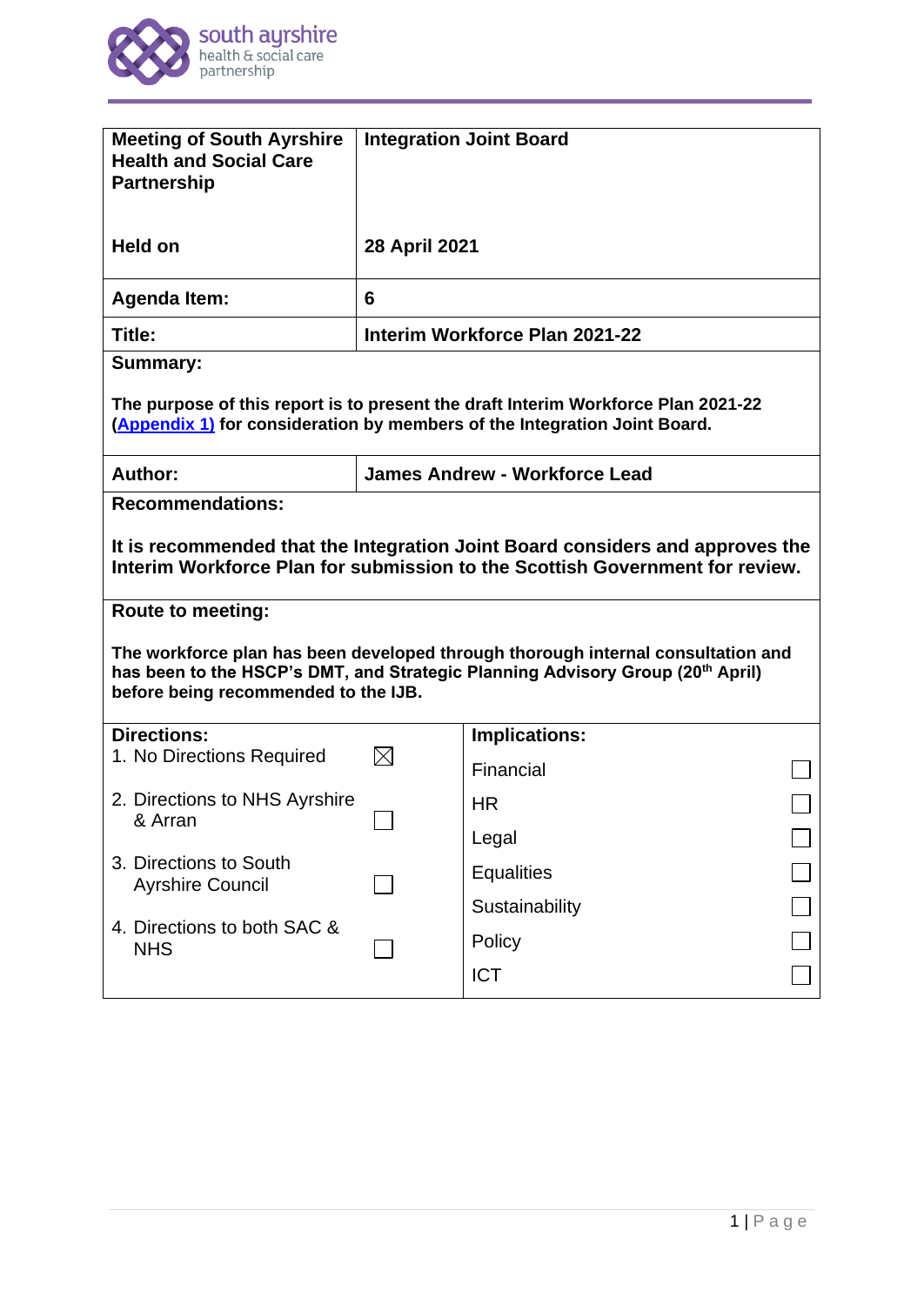

## **Interim Workforce Plan 2021-22**

- **1. PURPOSE OF REPORT**
- 1.1 The purpose of this report is to resent the Partnership Interim Workforce Plan 2021-22, attached as [Appendix 1,](http://www.south-ayrshire.gov.uk/health-social-care-partnership/documents/Item%206%20-%20Interim%20Workforce%20Plan%20App%201%202021%2004%2028.pdf) for consideration by members of the Integration Joint Board.

## **2. RECOMMENDATION**

**2.1 It is recommended that the Integration Joint Board considers and approves the Interim Workforce Plan 2021–22.**

### **3. BACKGROUND INFORMATION**

- 3.1 The IJB Strategic Plan 2018-22 has a strategic objective to develop a Workforce Plan and implement agreed action items [\(Appendix 2\)](http://www.south-ayrshire.gov.uk/health-social-care-partnership/documents/Item%206%20-%20Workforce%20Plan%20App%202%20IJB%202021%2004%2028.pdf).
- 3.2 A Workforce Plan was developed and approved by the IJB in [May 2019,](https://www.south-ayrshire.gov.uk/health-social-care-partnership/documents/item%205%20-%20wfp%20ijb%202019%2005%2016.pdf) and an implementation group set in place to take forward a range of actions.
- 3.3 An outcome of the National Health and Social Care Plan (formally released in December 2019) was the alignment of all Partnership and Health Board workforce plans to commence in 3-year cycles from March 2022.
- 3.4 The impact of COVID on the workforce and service delivery (and associated activity such as Remobilisation Plans) has accelerated the Scottish Government's requirement to more fully understand workforce planning activity within health and social care across Scotland. On that basis, the Scottish Government provided an update in 2020 stating an Interim Workforce Plan (covering the period 2021-22) would now be an expectation (albeit not a legal requirement) on all Partnerships and Health Boards, and in early 2021 confirmed the submission date as 30<sup>th</sup> April 2021.
- 3.5 In Autumn 2020 the Scottish Government progressed a small short-life working group to develop the Interim Plan template. South Ayrshire HSCP, through existing workforce planning networks such as the Society of Personnel and Development Scotland (SPDS) and key contacts within COSLA, was keen to be involved in the development and progression of workforce planning activities. On that basis, South Ayrshire HSCP made a pro-active approach to be part of the working group and was invited to participate. This has allowed South Ayrshire HSCP to help influence the structure of the Interim Plan.
- 3.6 Guidance notes developed by the working group accompanied the Interim Plan, setting out clear expectations of content. The Interim Plan is specifically designed to be 'high-level', and whilst it should take cognisance of Remobilisation Plans, it is designed to confirm wider workforce planning considerations.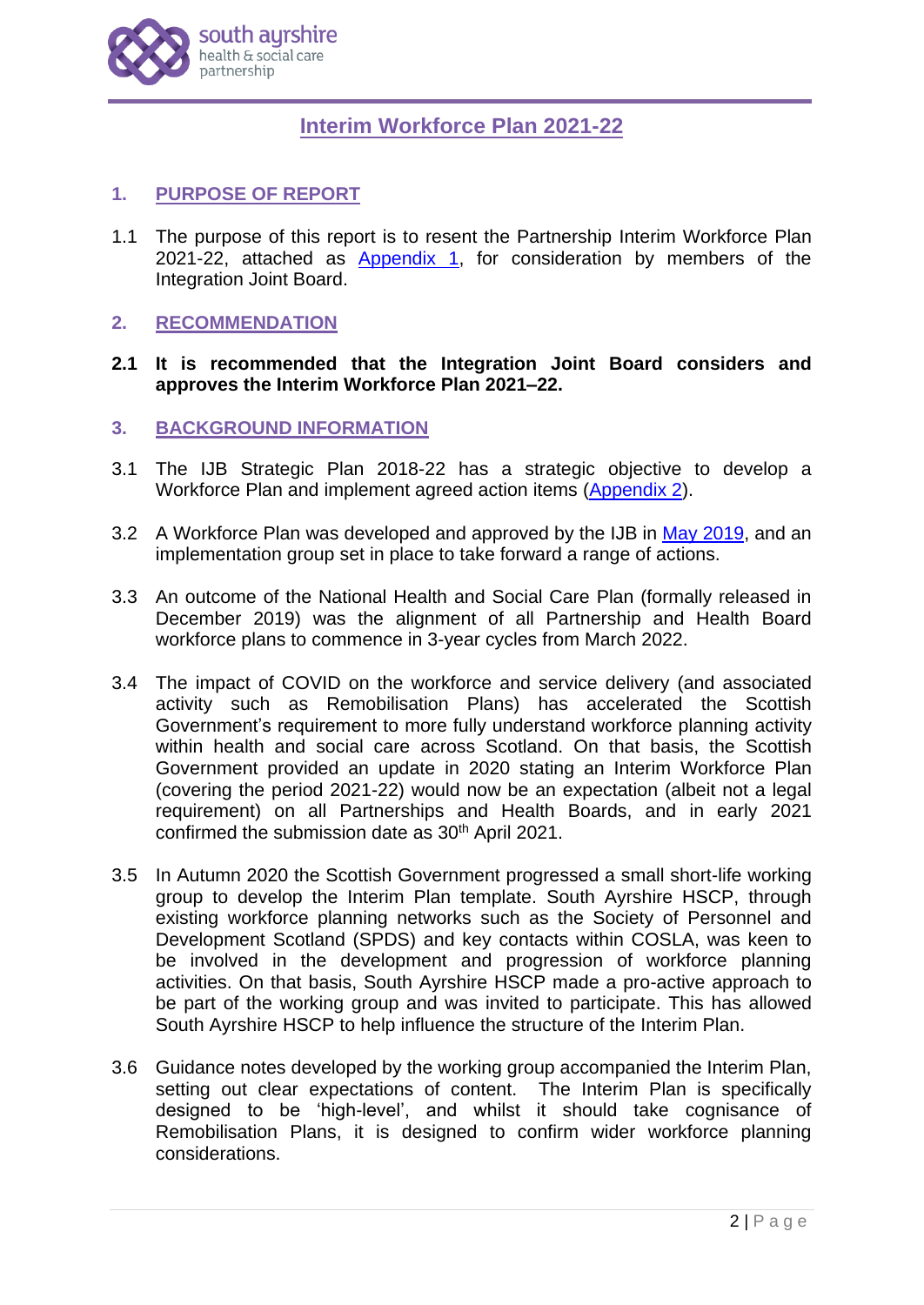

- 3.7 To further ensure consistency in submissions, the Scottish Government has set a page limit of 12 pages, in a set format. This reinforces the content will be more strategic in tone and recognises the current time pressures on health and social care management teams and planners.
- 3.8 After submission to the Scottish Government, the Interim Plan will be reviewed by the Government's Health and Social Care Workforce Planning Unit, who then will engage with South Ayrshire HSCP and issue formal feedback letters**,**  allowing agreement of the content of the final version through existing local governance mechanisms. In essence. what is being sent to the Scottish Government is a draft version for their comment, however it was felt important the IJB have sight of the Interim Plan before submission. That final version will likely allow for South Ayrshire HSCP branding and a foreword from the Director of Health and Social Care for public release.
- 3.9 It is noted that timescales are tight (the Scottish Government delayed confirmation of the submission date), and there will be minimal opportunity to amend the Interim Plan before submission on the  $30<sup>th</sup>$  April. There may however be some small changes to the plan prior to submission (for example NHSA&A are still to provide some further data/information) but substantively it will not change.
- 3.10 The development of the Interim Plan has consisted of a range of activities and input from services across the Partnership, including a series of workshops with senior management teams. These workshops have provided information that has not only informed the Interim Plan, but which will be valuable in the development of the 2022-25.

### **4. REPORT**

- 4.1 The Interim Workforce Plan provides an overview of the Partnership's workforce strategy and highlights a range of activities and priorities that influence, and are influenced by, workforce planning.
- 4.2 The Interim Plan covers the following
	- Partnership Working/Collaboration
	- Stakeholder Engagement
	- Supporting Staff Physical and Psychological Wellbeing
	- Short-Term Workforce Drivers (Living with COVID)
	- Medium-Term Workforce Drivers
	- Supporting Workforce Transformational Change
- 4.3 In addition, mention is made of development and progression of a South Ayrshire HSCP People Plan. It is recognised that although there are separate Organisational Development/People Plans across SAC and NHSA&A, an overarching HSCP-specific People Plan would be beneficial, and increase a sense of identity and set out what HSCP employees can expect from the HSCP and its leaders, and the expectation on employees. The People Plan will be developed alongside the implementation of the 2022-25 Workforce Plan.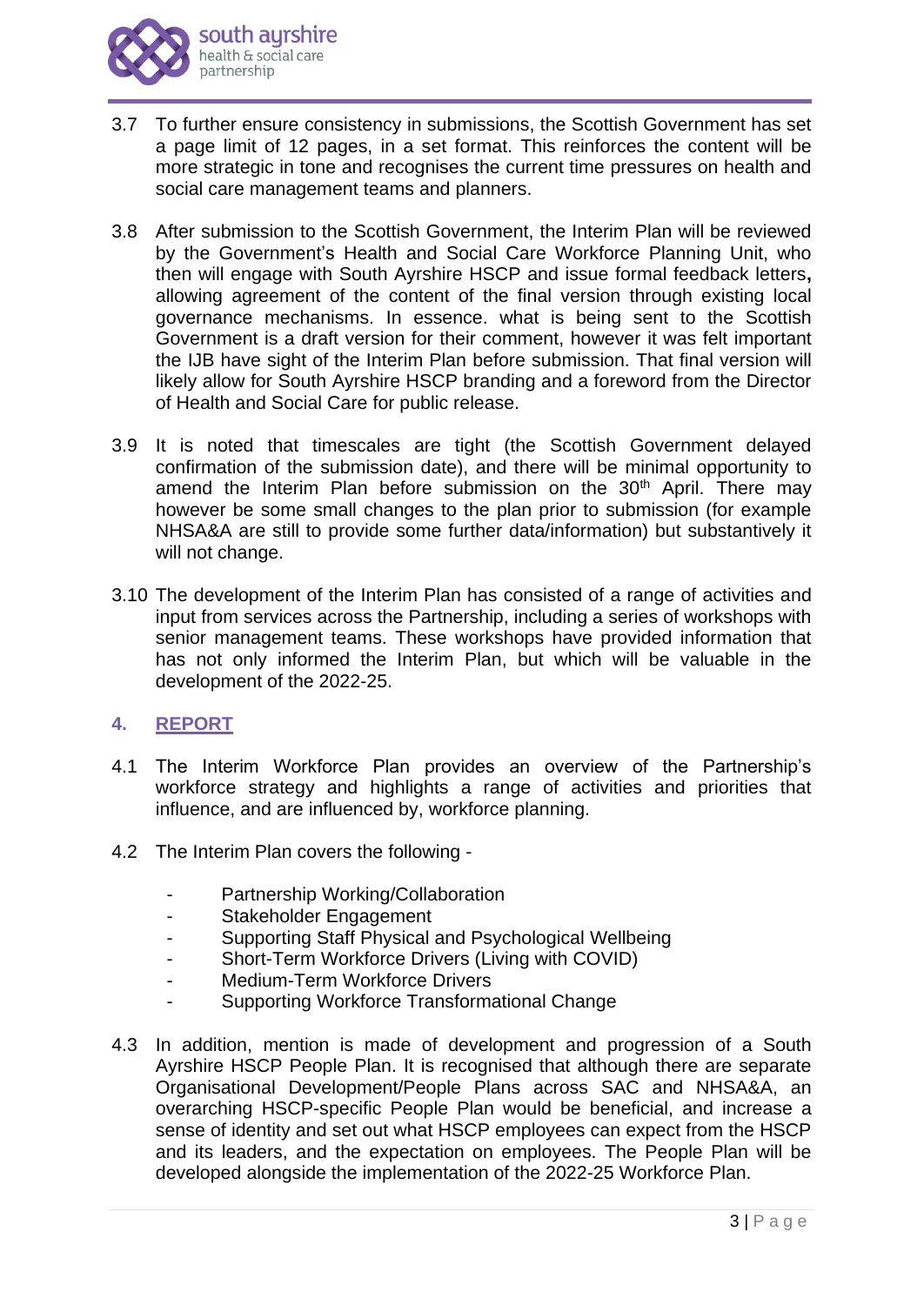

## **5. STRATEGIC CONTEXT**

5.1 The Predominant Strategic Plan Objective that the Workforce Plan furthers is - '*We will manage resources effectively, making best use of our integrated capacity'*.

## **6. IMPLICATIONS**

## **6.1 Financial Implications**

6.1.1There are no financial implications arising from the consideration of this report.

## **6.2 Human Resource Implications**

6.2.1There are no human resource implications arising from the consideration of this report.

## **6.3 Legal Implications**

6.3.1There are no immediate legal implications arising from the consideration of this report.

### **6.4 Equalities implications**

6.4.1 There are no equalities implications arising from the consideration of this report.

### **6.5 Sustainability implications**

6.5.1 There are no sustainability implications arising from the consideration of this report.

### **6.6 Clinical/professional assessment**

6.6.1 There is no clinical/professional assessment required.

### **7. CONSULTATION AND PARTNERSHIP WORKING**

7.1 Consultation with key managers and services across the Partnership was undertaken as part of the development of the Interim Workforce Plan, and the final version considers comments, suggestions, feedback and amendments from managers through the preliminary drafts shared with them.

### **8. RISK ASSESSMENT**

8.1. The Interim Workforce Plan supports the Strategic Plan Objectives. As previously highlighted by Audit Scotland, Partnerships must be able to demonstrate what skills are required to ensure they can deliver services in the right place at the right time, and not being able to recruit and retain the workforce they need is a risk.